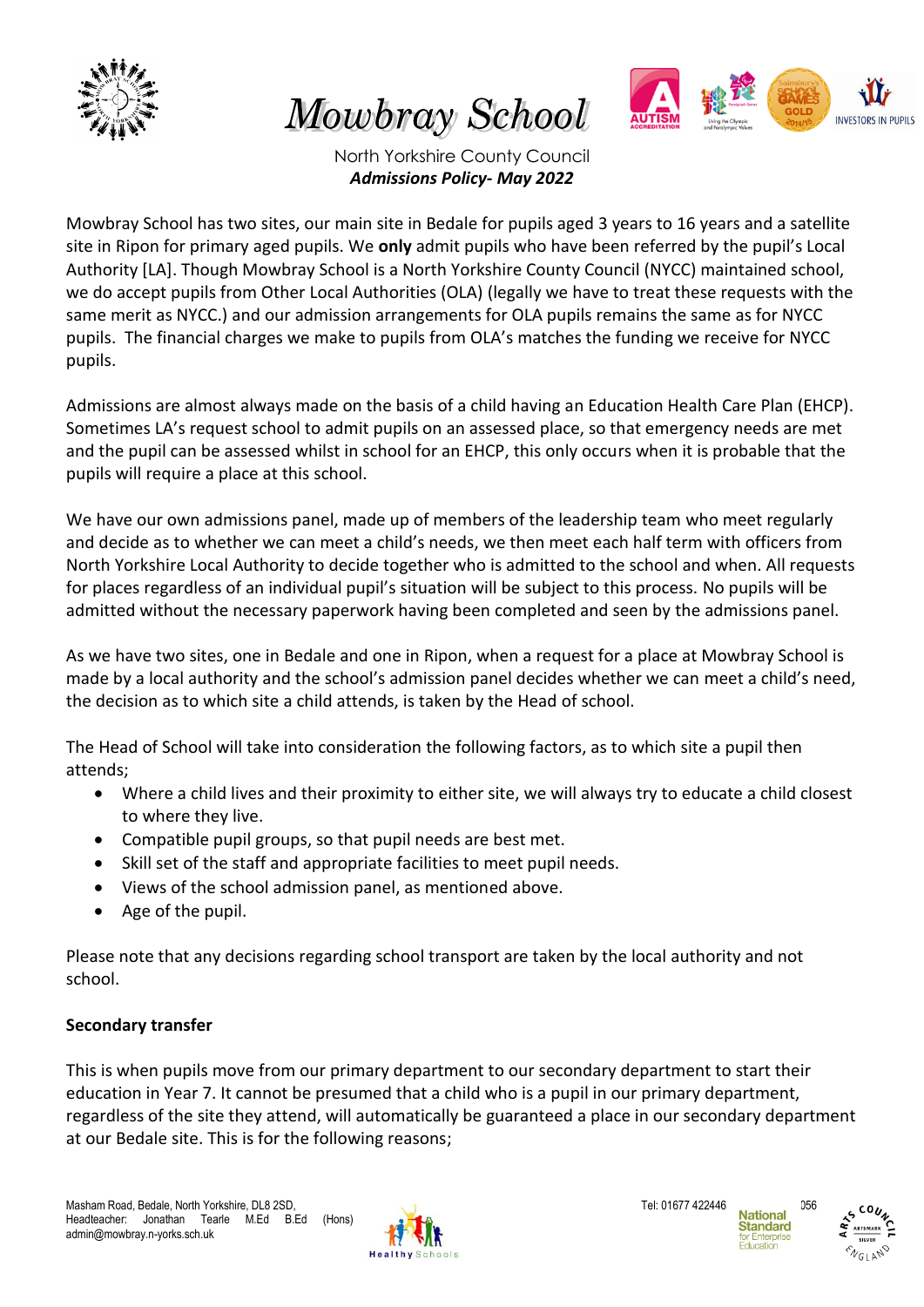- It may not be the nearest appropriate specialist provision secondary-aged school to where they live.
- The secondary department may not be able to meet the pupil's needs.
- There may be insufficient secondary pupil spaces available.
- North Yorkshire County Council may not agree to fund transport if your child lives outside of our catchment area for our Bedale site.

All parents must state in a child's Year 5 Education Health Care Plan (EHCP) annual review meeting, whether they wish their child to have a place in Year 7 at our Bedale site. In the first half of autumn term when your child is in Year 6, we will send you details as to how to apply for a secondary place. All parents must return the application to the SEND team to request a secondary placement, where the placement will be decided upon. If you have any questions about this process please contact your child's caseworker in the first instance. SENDIASS will also be able to provide advice and support, and can be contacted at Contact Us - [SENDIASS North Yorkshire](http://sendiassnorthyorkshire.co.uk/contact-us/) or on 01609 536923

# *Timing of Admissions*

The school will admit children at the start of each term, subject to places being available.

# *Visits by Prospective Pupils and Parents*

School welcomes parents and carers to visit school. Our expectation is that all parents visit school prior to admission and once a place is agreed we will then meet the pupil. Pupils will not be able to start at school, without a member of staff from the admissions panel having met the pupil concerned.

Visits are to be arranged through the school office, members of the school admissions panel will show groups of parents around the appropriate site. These visits allow parents and pupils to meet staff and to see the school at work. It is recognised that the way in which a pupil and his/her family are received into the school is of vital importance for a smooth and positive start to the pupil's time at Mowbray and the school has clear guidelines for pupil induction.

# *Admission list and record of place requests*

A record of all parental visits and formal consultations is kept by the school and we will inform parents and the relevant LA, as to the decision to admit a pupil and when. A waiting list is not kept as we cannot guarantee when a place may be available, other than for Yr7 pupils who starting at the beginning of the academic year and we appreciate the need for a pupil to be educated in an appropriate setting. The school will inform the relevant LA of our decision to admit a pupil.

# *Appeals Procedure*

Appeals against referrals are heard by the Special Educational Needs Tribunal, *Appeal a special educational needs (SEN) statement decision*. The procedure is outlined on the Department for Education (DFE) website at the following web address [https://www.gov.uk/appeal-sen-statement](https://www.gov.uk/appeal-sen-statement-decision)[decision](https://www.gov.uk/appeal-sen-statement-decision)

# *Guidelines on Pupil Induction*